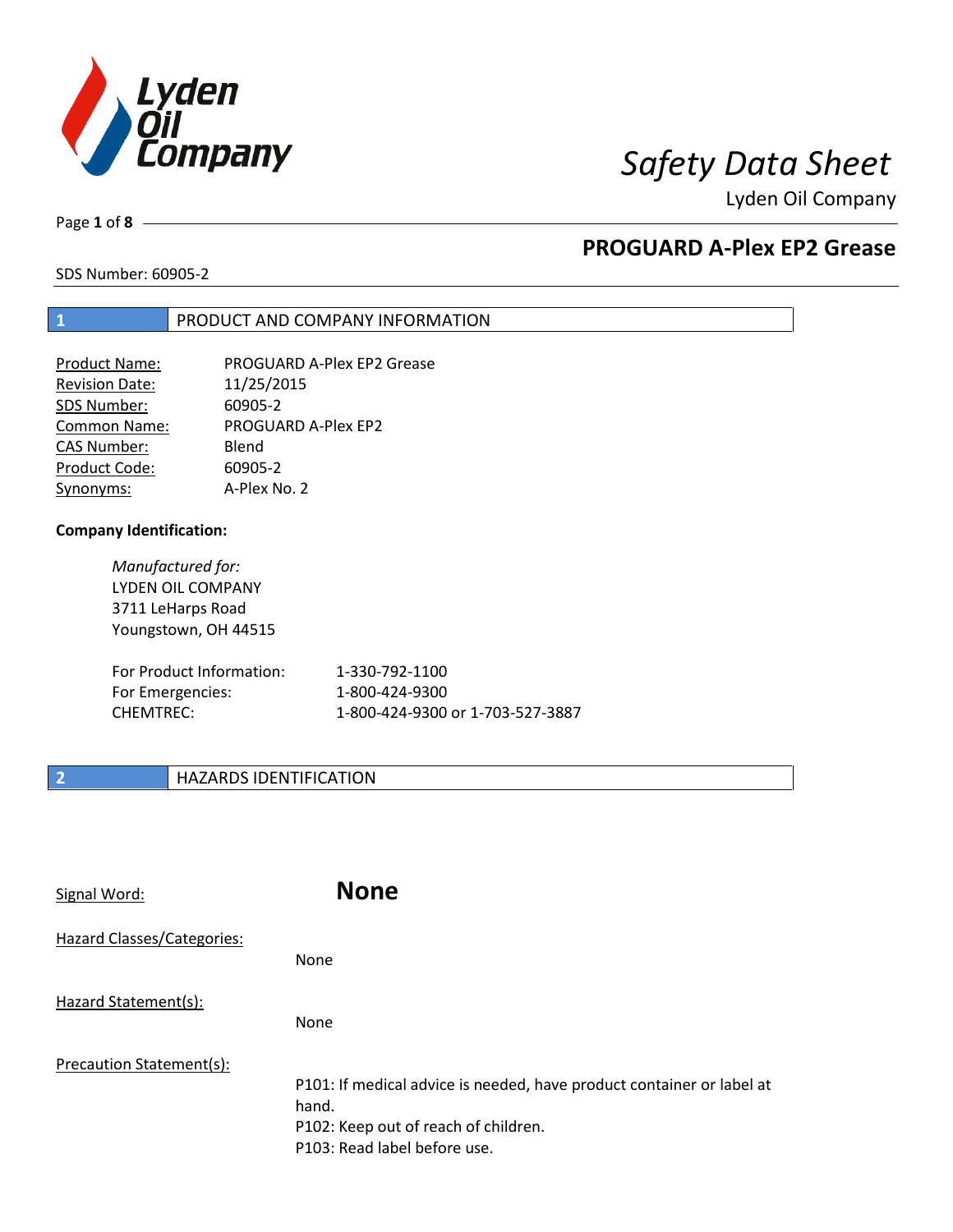

Page **2** of **8**

# **PROGUARD A-Plex EP2 Grease**

SDS Number: 60905-2

Other Hazard Statement(s):

-NFPA Ratings:  $Health = 1$  $Fire = 1$ Reactivity  $= 0$ 

## **3** COMPOSITION / INFORMATION ON INGREDIENTS

Ingredients:

*Mixture of the substances listed below with nonhazardous additions.*

| <b>Chemical Name</b>                                      | <b>CAS Number</b> | Percentage  |
|-----------------------------------------------------------|-------------------|-------------|
| Distillates (petroleum), solvent-dewaxed heavy paraffinic | 64742-65-0        | 50-100      |
| <b>Asphaltic Resin</b>                                    | 8052-42-4         | $25 - 25$   |
| Alkenes, Polymerized, Chlorinated                         | 68410-99-1        | $2.5 - 10$  |
| Antimony dialkyldithiocarbamate                           | 15890-25-2        | $0.1 - 2.5$ |
| Antimony 0,0-dipropylphosphorodithioate                   | 15874-48-3        | $0.1 - 2.5$ |

*\*Any concentration shown as a range is to protect confidentiality or is due to batch variation.*

| <b>FIRST AID MEASURES</b> |
|---------------------------|
|                           |

## Description of First Aid Measures:

| Inhalation:   | Remove person to fresh air and keep comfortable breathing. Call a<br>POISON CENTER and consult medical attention if you feel unwell.                                         |
|---------------|------------------------------------------------------------------------------------------------------------------------------------------------------------------------------|
| Skin Contact: | Wash with plenty of water, if skin irritation occurs: get medical<br>attention. Remove contaminated clothing and wash before reuse.                                          |
| Eye Contact:  | Rinse cautiously with water for several minutes. Remove contact<br>lenses if present and easy to do. Continue rinsing. If eye irritation<br>persists, get medical attention. |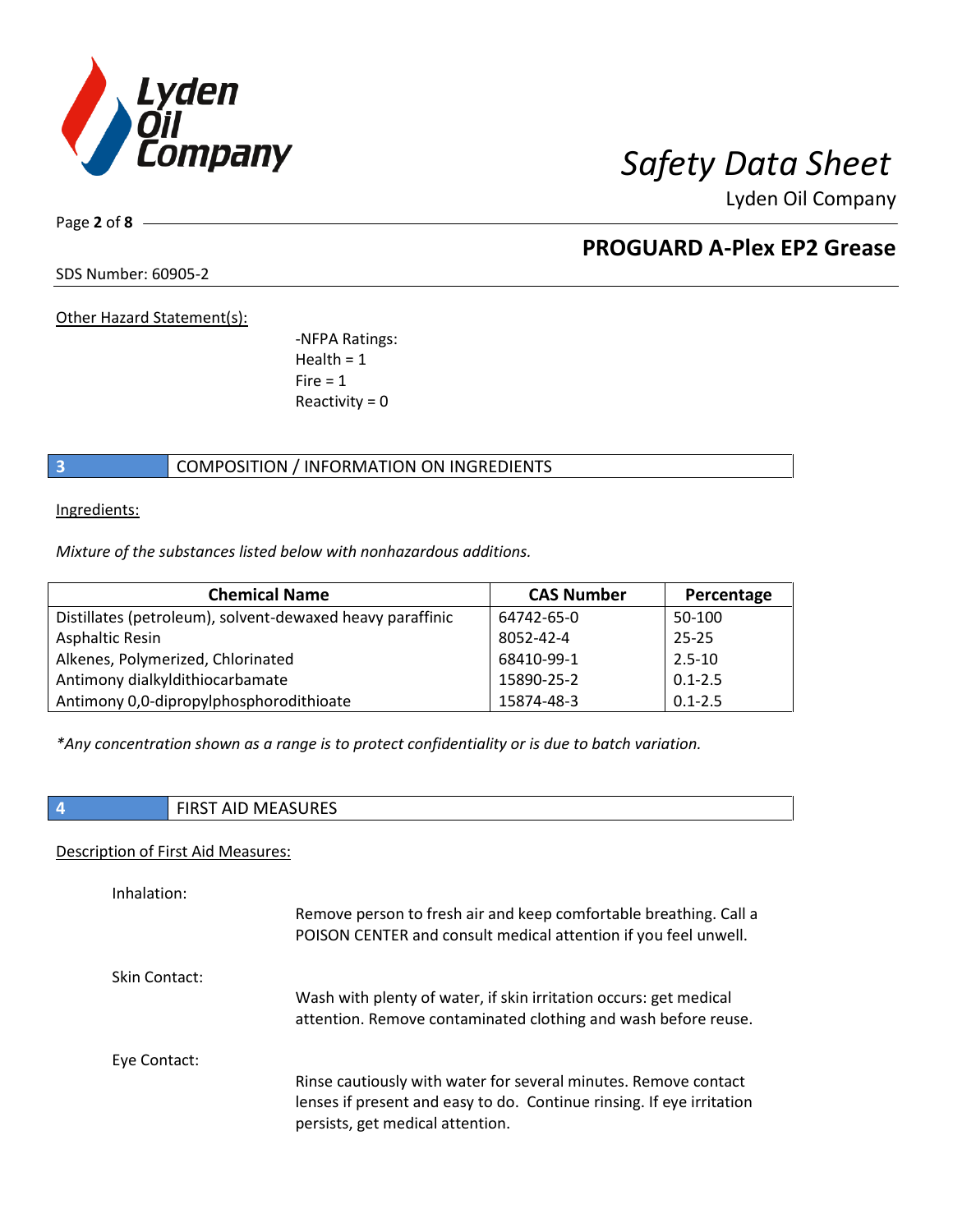

| Page $3$ of $8$ -                             |                                                                                                                                                                                                   |
|-----------------------------------------------|---------------------------------------------------------------------------------------------------------------------------------------------------------------------------------------------------|
| SDS Number: 60905-2                           | <b>PROGUARD A-Plex EP2 Grease</b>                                                                                                                                                                 |
| Ingestion:                                    | Rinse mouth with water. If symptoms develop, obtain medical<br>attention.                                                                                                                         |
| Symptoms and Effects, both acute and delayed: | No further relevent data available.                                                                                                                                                               |
| <b>Recommended Actions:</b>                   | Treat symptomatically. Call a doctor or poison<br>control center for guidance.                                                                                                                    |
| 5<br>FIRE FIGHTING MEASURES                   |                                                                                                                                                                                                   |
| Recommended Fire-Extinguishing Equipment:     | Use fire-fighting measures and equipment suitable<br>for the environment.                                                                                                                         |
| Possible Hazards During a Fire:               | Hazardous combustion products may include: A<br>complex mixture of airborne solid and liquid<br>particulates and gases (smoke). Carbon monoxide.<br>Unidentified organic and inorganic compounds. |
| Recommendations to Firefighters:              | No special measures required.                                                                                                                                                                     |
| 6<br><b>ACCIDENTAL RELEASE MEASURES</b>       |                                                                                                                                                                                                   |
| <b>Personal Precautions:</b>                  | Avoid contact with skin and eyes.                                                                                                                                                                 |
| <b>Emergency Procedures:</b>                  | Contain spilled material, collect in suitable and<br>properly labeled containers.                                                                                                                 |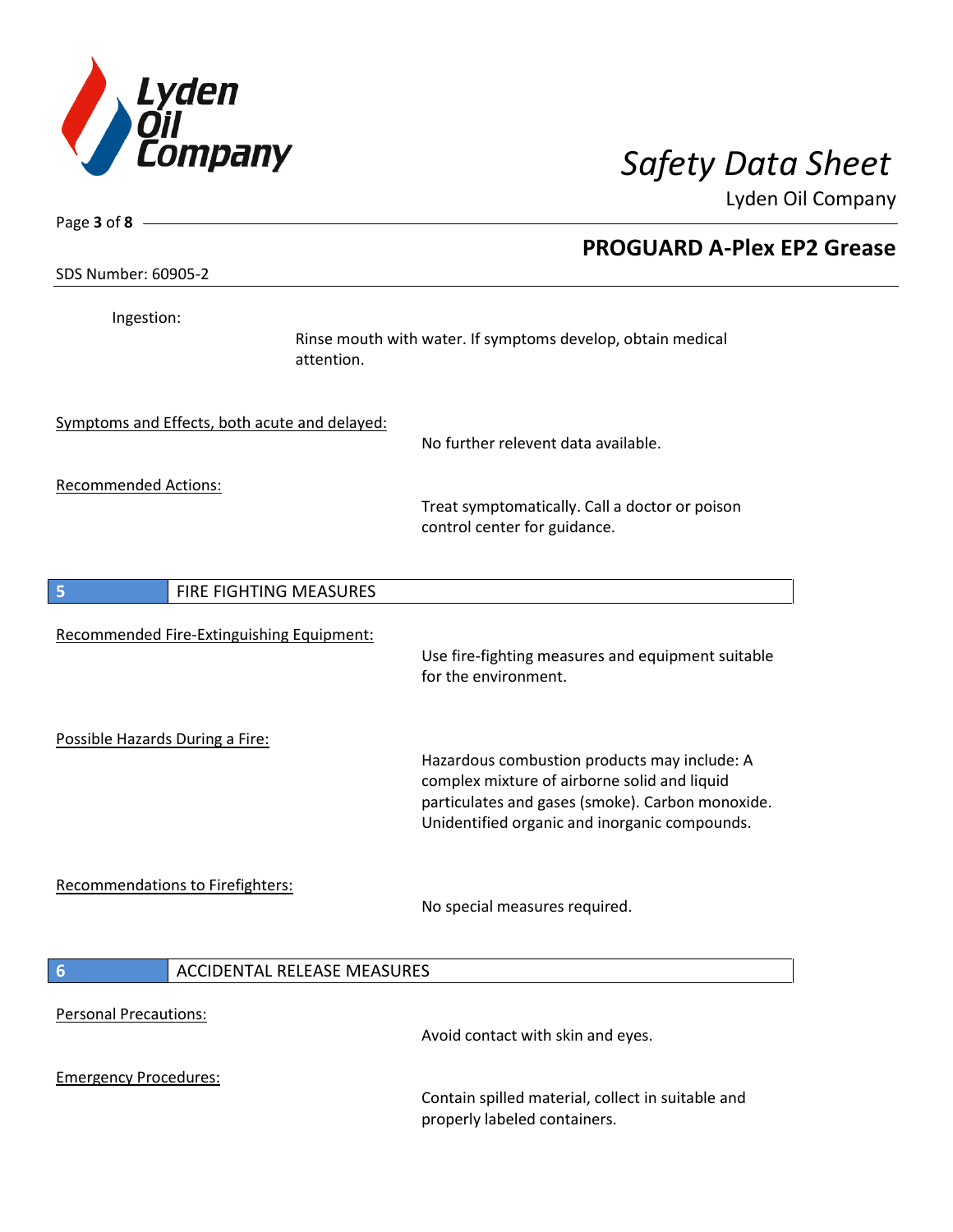

| SDS Number: 60905-2                     |                                                                                       |
|-----------------------------------------|---------------------------------------------------------------------------------------|
|                                         |                                                                                       |
|                                         |                                                                                       |
| <b>Environmental Precautions:</b>       |                                                                                       |
|                                         | Do not allow to reach sewage system or any water<br>course.                           |
|                                         | Inform respective authorities in case of seepage                                      |
|                                         | into water course or sewage system.                                                   |
|                                         | Do not allow to enter ground waters.                                                  |
|                                         |                                                                                       |
| Cleanup Procedures:                     |                                                                                       |
|                                         | Absorb with liquid-binding material (sand,                                            |
|                                         | diatomite, acid binders, universal binders, sawdust).<br>Ensure adequate ventilation. |
|                                         |                                                                                       |
| <b>HANDLING AND STORAGE</b>             |                                                                                       |
|                                         |                                                                                       |
| <b>Handling Precautions:</b>            |                                                                                       |
|                                         | Avoid prolonged or repeated contact with skin.                                        |
|                                         | Avoid inhaling vapour and/or mists. When handling                                     |
|                                         | product in drums, safety footwear should be worn                                      |
|                                         | and proper handling equipment should be used. Do                                      |
|                                         | not cut, weld, drill, grind, braze, or solder container.                              |
|                                         | Keep away from sources of ignition.                                                   |
| <b>Storage Requirements:</b>            |                                                                                       |
|                                         | Keep container tightly closed and in a cool, well-                                    |
|                                         | ventilated area. Keep away from sources of ignition.                                  |
|                                         | Store locked up.                                                                      |
|                                         |                                                                                       |
| EXPOSURE CONTROLS / PERSONAL PROTECTION |                                                                                       |
|                                         |                                                                                       |

-64742-65-0 Distillates (petroleum), solvent-dewaxed heavy paraffinic (50-100%):

ACGIH TLV - Long-term value: 5mg/m<sup>3</sup> OSHA PEL - Long-term value: 5mg/m<sup>3</sup>

-Asphaltic Resin (25-25%):

PEL - Long-term value: 5mg/m<sup>3</sup>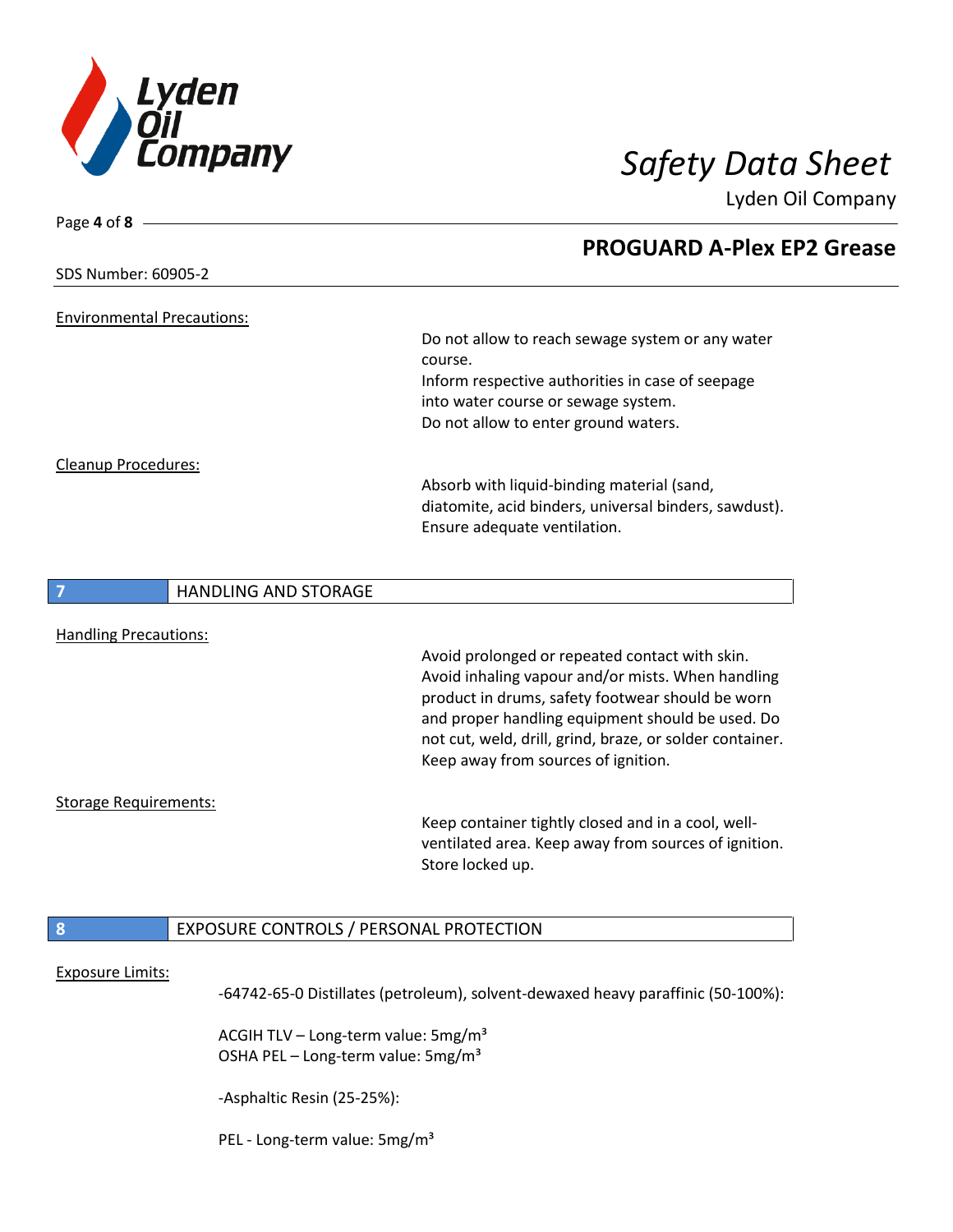

### SDS Number: 60905-2

Page **5** of **8**

**PROGUARD A-Plex EP2 Grease**

REL – Short-term value: 10mg/m³ Long-term value: 5mg/m<sup>3</sup> Ceiling limit value: 5mg/m<sup>3</sup> (15 minutes) TLV – Short-term value:  $10mg/m^3$ Long-term value: 5mg/m<sup>3</sup> BEI – Medium: urine, Time: end of shift at end or workweek, Parameter: 1- Hydroxyprene with hydrolysis (nonquantitative)

### Engineering Controls:

All ventilation should be designed in accordance with OSHA standard (29 CFR 1910.94).

### Personal Protective Equipment:

In case of brief exposure or low pollution use respiratory filter device. In case of intensive or longer exposure use respiratory protective device that is independent of circulating air. Use safety glasses and gloves.

### **9** PHYSICAL AND CHEMICAL PROPERTIES

| Color:                        | <b>Black</b>            |
|-------------------------------|-------------------------|
| <b>Physical State:</b>        | Semi-solid              |
| Odor:                         | Petroleum-like          |
| Odor Threshold:               | Data not available      |
| pH:                           | Data not available      |
| <b>Melting Point:</b>         | Data not available      |
| <b>Boiling Point:</b>         | 427° C / 801° F         |
| <b>Boiling Range:</b>         | Data not available      |
| Flash Point:                  | 255° C / 491° F         |
| <b>Evaporation Rate:</b>      | Data not available      |
| Flammability:                 | Data not available      |
| Flammability Limits:          | Data not available      |
| Vapor Pressure:               | Data not available      |
| Vapor Density:                | Data not available      |
| <b>Relative Density:</b>      | 7.727 pounds per gallon |
| Solubilities:                 | Insoluble in water      |
| <b>Partition Coefficient:</b> | Data not available      |
| Auto-Ignition Temperature:    | Data not available      |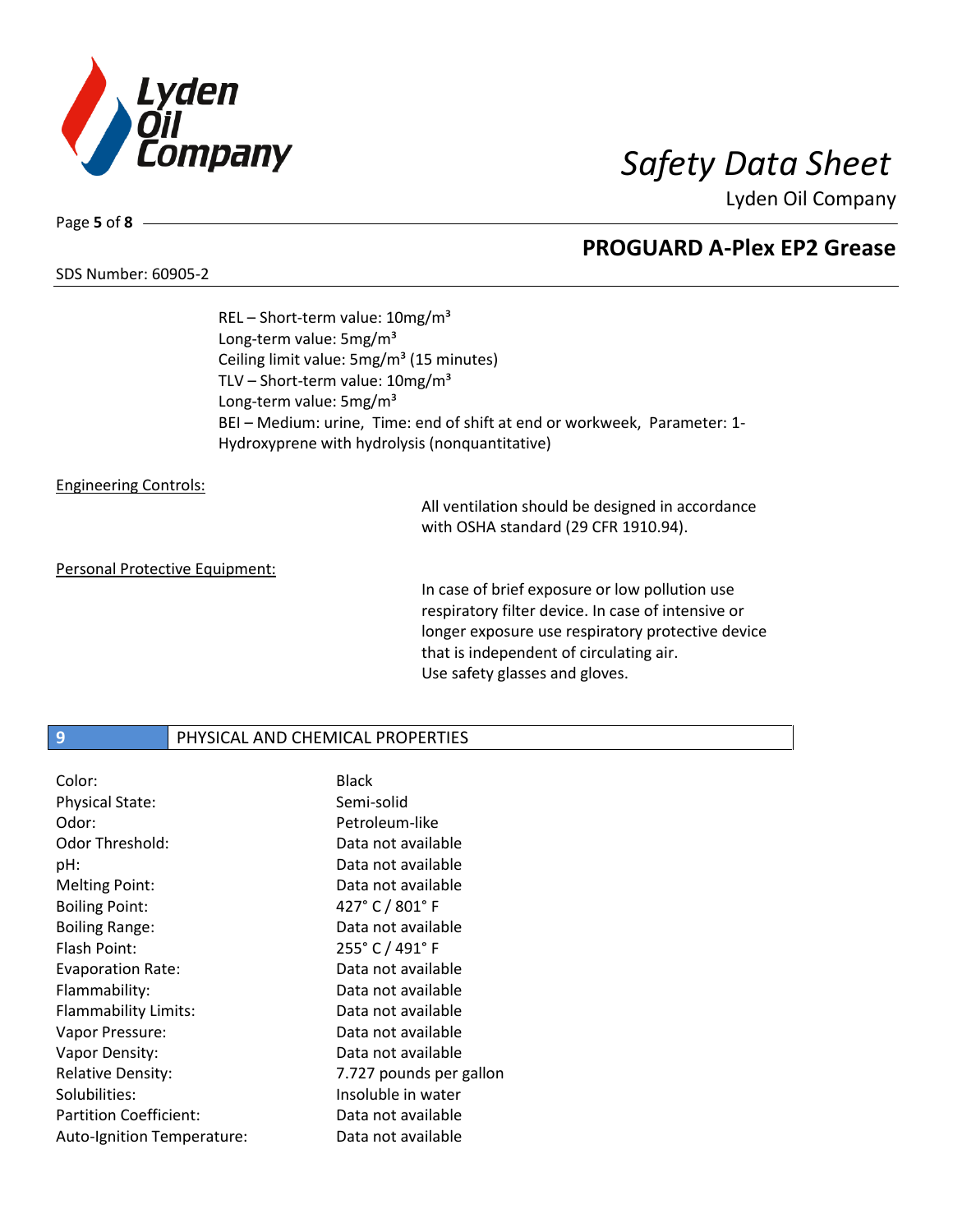

Page **6** of **8**

Lyden Oil Company

|                                          |                                 | <b>PROGUARD A-Plex EP2 Grease</b>                             |  |
|------------------------------------------|---------------------------------|---------------------------------------------------------------|--|
| SDS Number: 60905-2                      |                                 |                                                               |  |
| Decomposition Temperature:<br>Viscosity: |                                 | Data not available<br>Data not available                      |  |
| 10                                       | <b>STABILITY AND REACTIVITY</b> |                                                               |  |
| Stability:                               |                                 | Stable under normal conditions.                               |  |
| Reactivity:                              |                                 | Not reactive under normal conditions.                         |  |
| Conditions to Avoid:                     |                                 | No further relevant information available.                    |  |
| Hazardous Reactions:                     |                                 | No known hazardous reactions.                                 |  |
| <b>Incompatible Materials:</b>           |                                 | No further relevant information available.                    |  |
| Decomposition Products:                  |                                 | Hazardous decomposition products are not<br>expected to form. |  |

# 11 **TOXICOLOGICAL INFORMATION**

| Routes of Exposure: | Skin, eye contact, and inhalation are the primary<br>routes of exposure although exposure may occur<br>following accidental ingestion. |
|---------------------|----------------------------------------------------------------------------------------------------------------------------------------|
| Exposure Effects:   | Irritant to skin and mucous membranes.<br>Irritant to eyes.<br>Inhalation of vapors or mists may cause irritation.                     |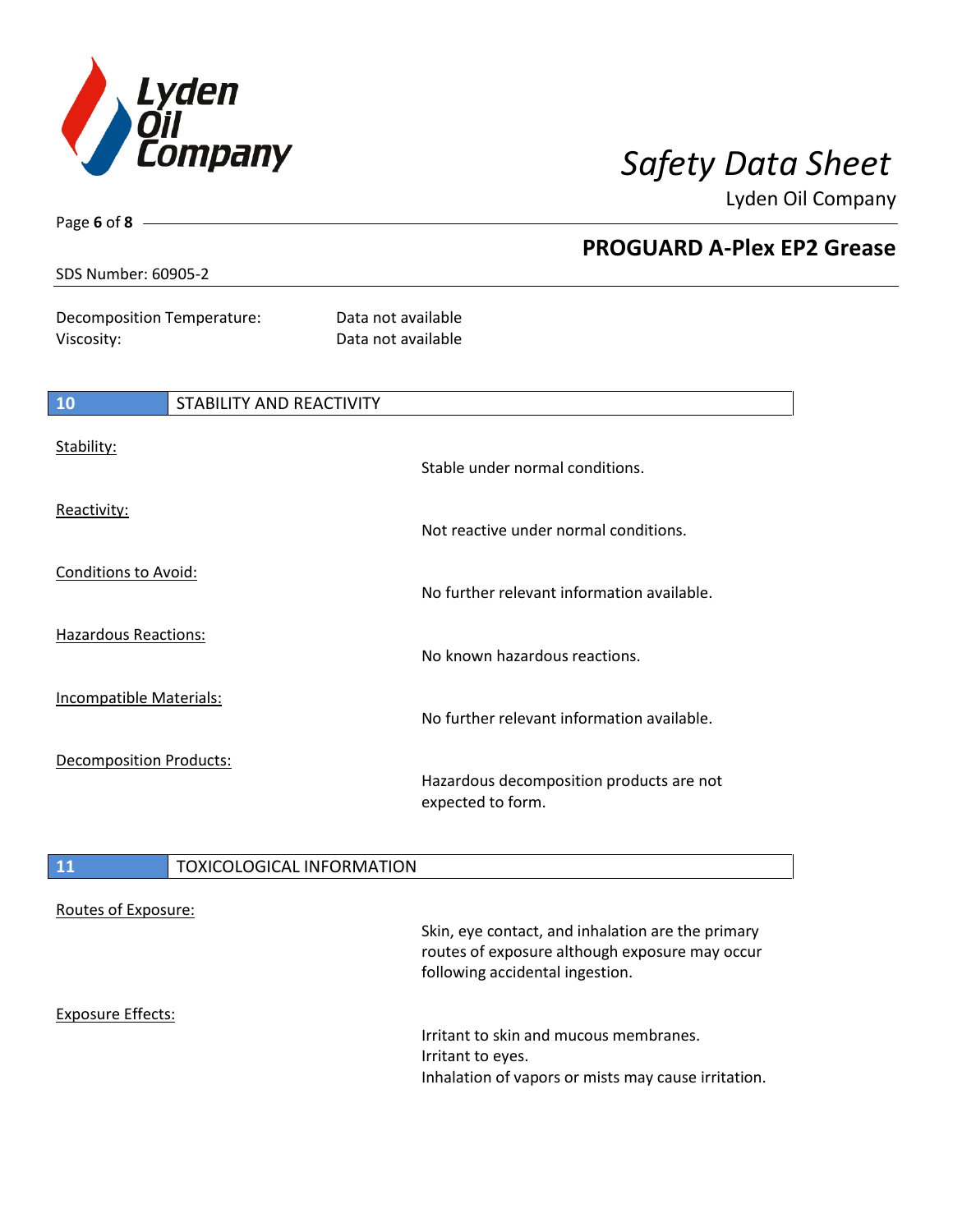

**PROGUARD A-Plex EP2 Grease**

Lyden Oil Company

SDS Number: 60905-2

Page **7** of **8**

Measures of Toxicity:

Acute Toxicity Estimates:

Oral LD50: 12359 mg/kg Dermal LD50: 8089 mg/kg (rabbit) Inhalative LC50: 95.4 mg/l (4 hours) (rat)

Carcinogenic/Mutagenic Precautions:

Asphaltic resin: Carcinogenic category 2B (IARC).

| ECOLOGICAL INFORMATION<br>$\overline{12}$ |
|-------------------------------------------|
|-------------------------------------------|

Ecological Precautions:

Avoid exposing to the environment.

Ecological Effects:

No specific environmental or aquatic data available.

| 13                   | DISPOSAL CONSIDERATIONS |                                                                                             |
|----------------------|-------------------------|---------------------------------------------------------------------------------------------|
| Disposal Methods:    |                         | Dispose of waste material in accordance with all<br>local, state, and federal requirements. |
| Disposal Containers: |                         |                                                                                             |

Use properly approved container for disposal.

Special Precautions:

Do not flush to surface waters or drains.

- **14** TRANSPORT INFORMATION
- UN Number: Data not available UN Shipping Name: Data not available Transport Hazard Class: Data not available Packing Group: Data not available